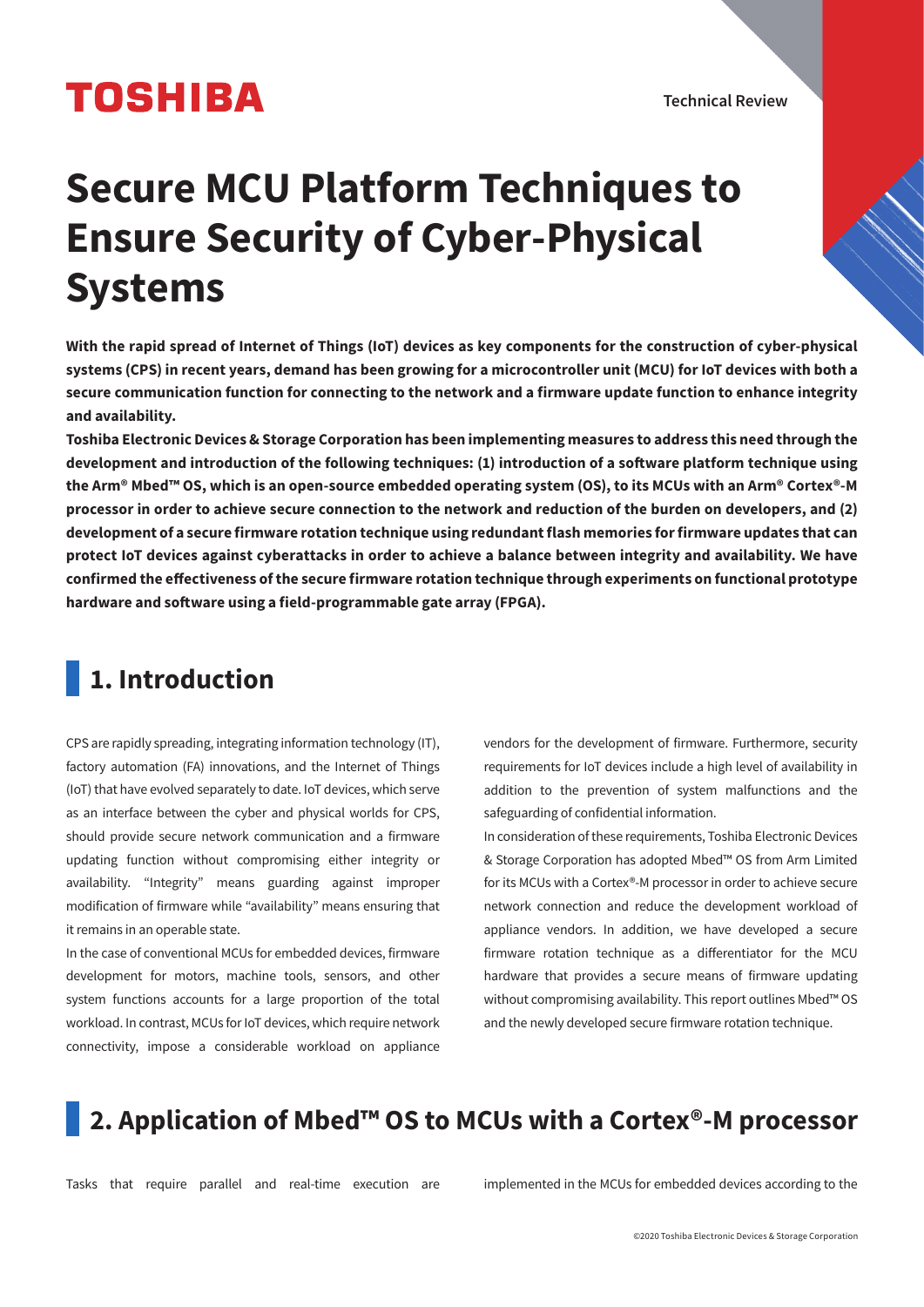objectives of system developers. Therefore, embedded systems are typically designed to run a real-time operating system (RTOS) so as to provide a performance guarantee for task execution. There are many RTOSs with different architectures.

From these RTOSs, we have selected an RTOS called Mbed™ OS that is optimized for MCUs with a Cortex®-M processor. Mbed™ OS provides a useful platform that supports firmware developers in system architecting. The following paragraphs describe Mbed™ OS and its platform.

Mbed™ OS inherits the conventional RTOS architecture as well as basic functions that have been provided by Arm Limited, including inter-task communication and resource-sharing functions. To use Mbed™ OS, firmware developers need to port Mbed™ OS to the target board with a Cortex®-M-based MCU and the DAPLink debug interface and obtain certification from Arm Limited. DAPLink connects the certified board with a firmware development platform available with Arm's cloud services. This firmware development platform is one of the key features of Mbed™ OS.

Another feature of Mbed™ OS is the Arm® Pelion™ IoT Platform, a cloud service that facilitates the connection of IoT devices running Mbed™ OS to a network. Pelion™ IoT Platform provides functions to establish and manage the network connections of IoT devices and to build secure communication links using Arm's Mbed™ TLS (Transport Layer Security) that provides cryptographic communication functions (**Figure 1**). Mbed™ TLS supports the latest cryptographic algorithms and provides basic network security functions, for example, using communication functions compliant with the Transmission Control Protocol/Internet Protocol (TCP/IP).

These two features play a pivotal role in the platform for secure IoT



#### Figure1. Configuration of software platform applying Mbed™ OS

The use of Mbed™ OS for the MCUs for IoT devices makes it possible to improve the efficiency of firmware development and IoT device management in tandem with the cloud services from Arm Limited.

devices requiring a network connection and help to achieve a substantial reduction in the workloads for firmware development and system operation.

Mbed™ OS can be used with our TX and TXZ families of MCUs with a Cortex®-M0, Cortex®-M3, or Cortex®-M4 processor that are suitable for a wide range of applications. The TX and TXZ families include the TMPM46BF10FG with a Cortex®-M4 processor that is well suited to serve as a secure platform for IoT devices (**Figure 2**). The security engine incorporated in the TMPM46BF10FG helps to enhance the throughput of cryptographic communications using Mbed™ TLS.



PLL/CG : phase-locked loop/clock generator I-OSC : internal oscillator LVD : low-voltage detect RTC : real-time clock WDT : watchdog time MPT : multi-purpose timer GPIO : general purpose input/output DMAC : direct memory access controller SRAM : static RAM I2C : inter-integrated circuit SIO/UART : serial input output/universal asynchronous receiver transmitter SSP : synchronous serial port ADC : analog-digital converter

### Figure2. Block diagram of TMPM46BF10FG MCU with Cortex®-M4

The TMPM46BF10FG incorporates various functions necessary to create secure IoT devices, including computing units, various input/output(I/O) interfaces, flash memory, and a security engine.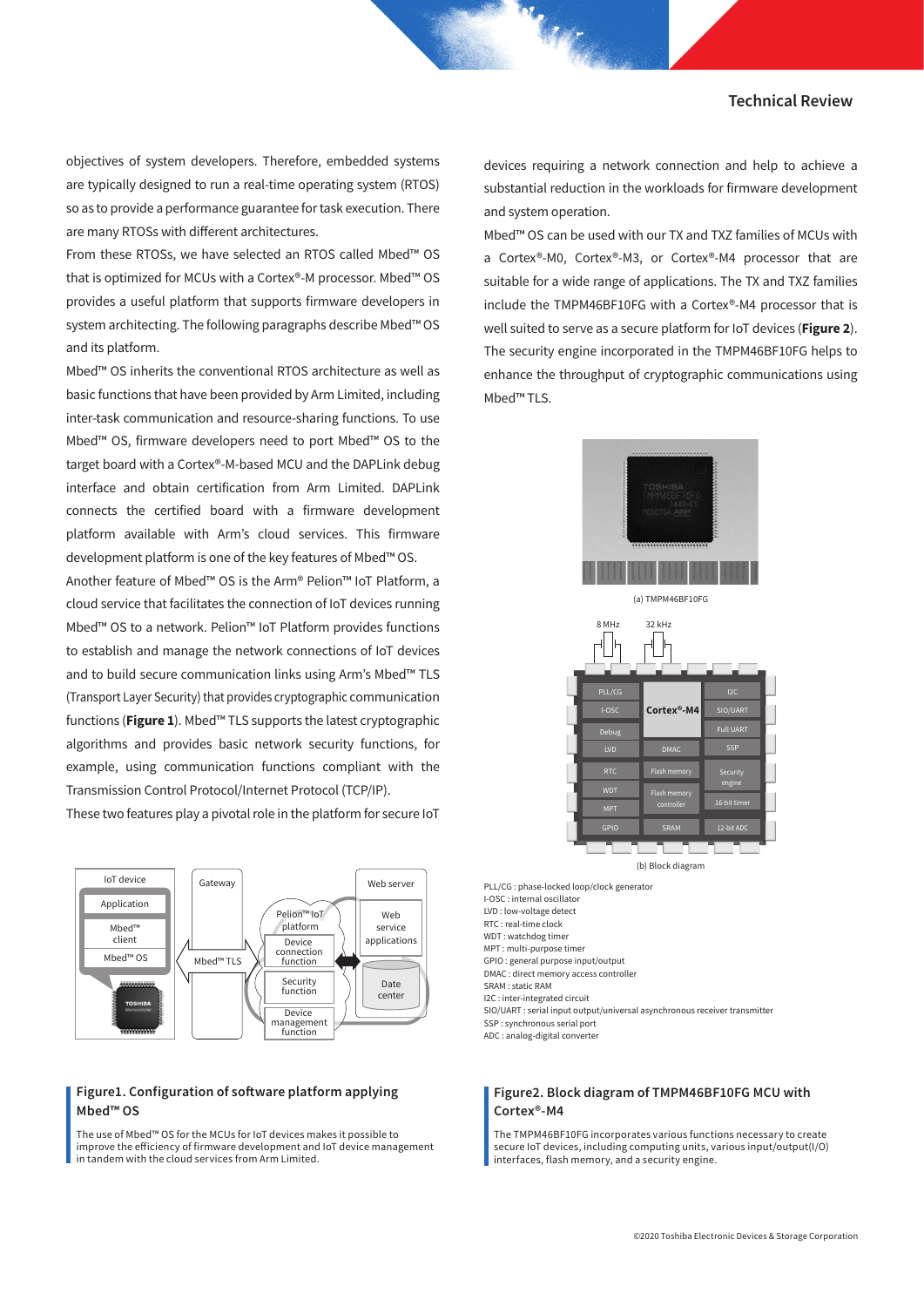# **3. Overview of the secure firmware rotation technique**

# **3.1 Security threats to and constraints on IoT devices**

As described in Section 2, the use of Mbed™ OS for an existing MCU facilitates the development of IoT devices with a network security function. However, there are many security issues to be addressed regarding IoT devices, including countermeasures for software vulnerabilities. It is not enough for critical control systems to simply use Mbed™. In-depth security protection is also important for these systems. The workload of firmware developers can be further reduced by incorporating such additional security measures into an MCU as one of the elements of a platform.

Since IoT devices interact with the physical world, their malfunctions could cause personal or property damage. Access control and other security functions are essential to protect IoT devices from unauthorized access and thereby a malfunction. IoT devices also require adequate levels of availability and reliability. However, a function to block unauthorized access should not be added inadvertently because it might reduce the availability of IoT devices if use cases are missed. Examples of security functions for non-IoT devices include login lockout for PCs, a feature that locks a PC after a given number of unsuccessful password attempts. Although this feature is useful to prevent security threats arising from the use of stolen PCs, its downside is that it reduces a PC's availability if the user forgets its password and enters the wrong password several times consecutively. Therefore, a login lockout feature must be accompanied by a mechanism to unlock the locked PC due to failed user authentication and issue a new password.

One of the reasons that make it difficult for the firmware of IoT devices to achieve high levels of integrity and availability lies in the need to obtain firmware updates via a network. Remote firmware updating is a fundamental requirement for IoT devices not only to enhance their functionality and correct bugs but also to fix software vulnerabilities and thereby maintain their security over the long term. Since there are public guidelines for firmware updating for smart meters and PC peripherals $(1)(2)$ , they are increasingly equipped with a firmware updating function.

For firmware updating, it is essential to use a digital signature or other means of identification so as to verify the authenticity of the downloaded firmware update and to determine, prior to execution, that the program in flash memory has not been tampered with. This is required to eliminate the possibility that a software vulnerability might be exploited by malware to tamper with the software program in flash memory after an authentic firmware update is received. The term "software vulnerabilities" collectively refers to a type of system weakness that can be exploited for security attacks. There are various types of software vulnerabilities such as arbitrary code execution. Arbitrary code execution is triggered when a computer receives unintended parameters from an attacker that are not usually used, causing such data to be executed as part of an authentic software program. The malware delivered over a network might rewrite data in a region of the flash memory in which a firmware update is to be written. To remove such software vulnerabilities, it is necessary to remove all the effects of malware prior to the execution of the firmware update and determine that it has not been tampered with.

It should be noted that, even in the event of an arbitrary code execution exploit, a computer recovers from its effects when it is rebooted, as long as the tampered firmware remains in a static RAM (SRAM). However, the effects of the arbitrary code execution exploit persist if it alters the firmware update in flash memory. To counter this threat, it is important to determine when and how to perform a final verification of the firmware update to ensure that it is completely free from tampering.

To prevent a malfunction, if even one bit of firmware has been altered, such firmware should not be executed. This is because this bit might indirectly affect an important conditional branch if it holds a parameter that determines whether to branch to a different code path. An appropriate use of digital signature technology for firmware makes it possible to detect and eliminate such tampering.

However, an attacker's intent might be to reduce the availability of the target computer, or in other words, to make it unusable (by destroying software). In that case, rigorous tampering verification makes it easier for the attacker to accomplish his/her purpose. It is therefore difficult to realize firmware that combines high levels of integrity and availability.

# **3.2 Issues and requirements for firmware updating**

This section discusses the requirements for a firmware updating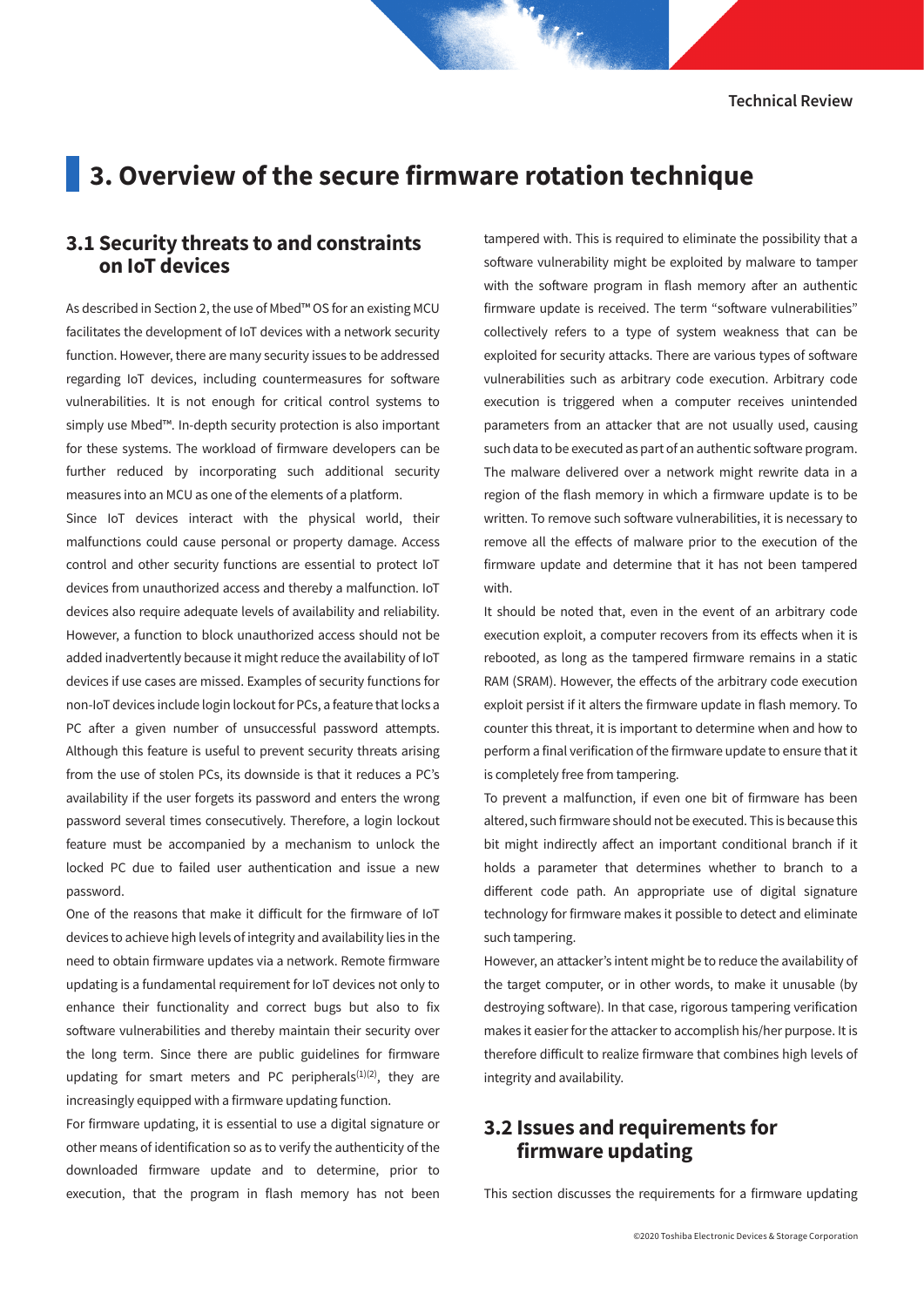#### function.

As described in Section 3.1, firmware updating is necessary to address software vulnerabilities in IoT devices. In consideration of maintainability, the first requirement is the ability to remotely update firmware without relying on on-site service personnel.

In small IoT devices, firmware is stored in and executed from flash memory. This means an IoT device needs to provide a mechanism to rewrite its flash memory. Therefore, the second requirement is to address the threat of the exploitation of this mechanism by attackers. It is necessary to prevent not only the execution of malware sent by attackers but also the destruction of software as described in Section 3.1.

There are also requirements that should be satisfied because of MCU constraints. PCs generally execute a software program from dynamic RAM (DRAM) after it is copied from flash memory to DRAM whereas MCUs use execute-in-place (XIP), i.e., a method of executing firmware word by word directly from flash memory rather than copying it into SRAM. This is because the per-bit cost of SRAM is much higher than that of flash memory. Many kinds of firmware are executed without an OS or as a single integrated image of an OS kernel and an application without a filesystem. Therefore, firmware updating involves the rewriting of a set of system programs. This is the third requirement.

The fourth requirement is a consideration for the lack of a sophisticated privilege control function in low-end MCUs, i.e., an ability to switch between privileged and non-privileged modes of operation at arbitrary timing during execution.

The fifth requirement is to ensure that a secure state can be recovered even in the event of a vulnerability in an old version of firmware being exploited for malware execution. This is possible by guaranteeing secure firmware updating compliant with the second

requirement.

When firmware is remotely updated in an environment that satisfies all the above requirements, it is essential to verify the firmware received via a network. A simple updating method directly rewrites the firmware in flash memory while it is being executed. However, if an IoT device is rebooted before the firmware updating is completed, the IoT device will not function properly after reboot. In case this occurs, many IoT devices retain one or multiple firmware backups.

## **3.3 Development approach**

In order to satisfy the five requirements described in Section 3.2, the newly developed secure firmware rotation technique: (1) allocates two firmware storage regions in flash memory; (2) provides a support software program called the ROM monitor that is specifically designed for firmware verification and contained in the on-chip mask ROM of an MCU; and (3) uses an MCU with a simplified hardware access mechanism $(3)$ . This technique is characterized by the ROM monitor contained in an untamperable ROM region and an access control method that write-protects a storage region for the verified firmware until the ROM monitor completes the verification of the firmware update.

**Figure 3** shows an outline of the secure firmware rotation technique. The left-hand side of Figure 3 indicates the MCU condition before firmware updating while the right-hand side shows the MCU condition after firmware updating. The flash memory in which firmware is stored is partitioned into two regions, A and B. Prior to updating, firmware1 in region A is being executed. Since region A is write-protected, firmware1 cannot be modified. On the other hand, region B, which is reserved for firmware



#### Figure 3. Outline of secure firmware rotation technique

The secure firmware rotation technique uses two firmware storage regions in flash memory. One of these regions is write-protected for bootup while the other one is write-enabled for firmware updating. The ROM monitor switches these regions only when it is determined that the firmware written into the updating region is authentic.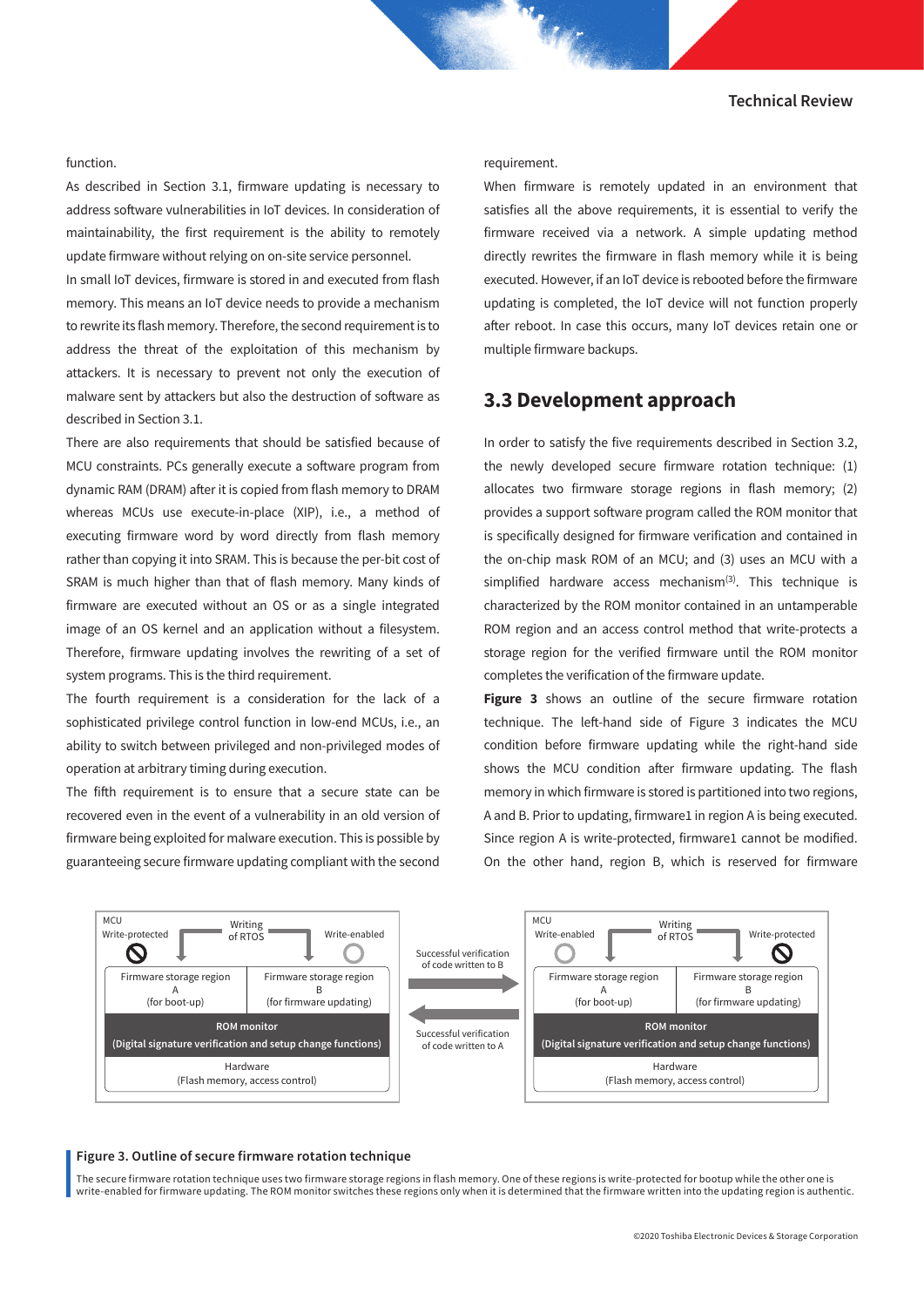updating, is write-enabled so that a firmware update can be written freely into region B. While firmware1 is being executed, a digital signature is received via a network to guarantee the authenticity of the firmware update. Following appropriate verification, the firmware update is written into region B as firmware2.

After this write operation is completed, firmware1 sets the Updated flag in flash memory to issue a reset and reboot the IoT device. The ROM monitor is invoked upon reboot. At this time, the ROM monitor has a privilege to freely access the entire flash memory. When the ROM monitor determines that the Updated flag is set, it verifies the digital signature in region B for firmware updating. If the verification of the digital signature is successful, the ROM monitor changes the access control settings for the flash memory. Specifically, it write-protects region B and write-enables region A to execute firmware2, i.e., the updated version of the firmware, in region B. The right-hand side of Figure 3 shows this state. When a need for firmware updating arises the next time, the roles of the two flash memory regions revert to the state shown in the left-hand side, rotating the regions in which the latest firmware resides.

During the firmware updating process, the ROM monitor, which is invoked after a reset, controls the selection of the version of firmware to be verified and executed. For example, even if an attack against a software vulnerability causes the firmware to malfunction temporarily, the possibility of malware execution can be eliminated by rebooting an IoT device. Since the ROM monitor and firmware rotation are not executed concurrently, the secure firmware rotation technique can be applied to low-end MCUs without privileged modes.

Furthermore, the secure firmware rotation technique allows secure firmware updating even in the event of a zero-day attack, i.e., an exploit that adversely affects an IoT device before its vendor learns of the vulnerability or releases a firmware update. Since the secure firmware rotation technique uses an independent ROM monitor for firmware verification, it is not affected even when the old version of firmware is attacked. If the vulnerability is fixed in the updated version of firmware, the vulnerability is removed once an IoT device is rebooted following the firmware verification by the ROM monitor. Since the firmware region containing the old version of firmware is write-protected until successful verification of a firmware update, the old version of firmware is protected from destruction even if it has any vulnerabilities. The rebooting of an IoT device and the acquisition of a firmware update can be retried any number of times until the firmware update is successfully verified by the ROM monitor. It is true that remote firmware updating requires a longer time per IoT device than on-site firmware updating, particularly under influence of a cyberattack. However, the number of on-site firmware updates that can be processed in parallel is constrained by the number of available servicepersons whereas the number of remote firmware updates is constrained by the network and server capacities. Remote firmware updating is more efficient in cases where numerous sensor nodes or smart meters are connected to a network.

# **3.4 Functional prototyping**

We created functional hardware and software prototypes incorporating the secure firmware rotation technique using a single-chip MCU with a Cortex®-R4 processor from Arm Limited and on-chip flash memory (**Figure4**). We utilized a logic synthesis tool to map the entire hardware design, including the Cortex®-R4 processor, to a FPGA. A function equivalent to the ROM monitor and the firmware (i.e., an RTOS and an application) were implemented as software. The ROM monitor employs digital signatures using the RSA-2048 and SHA-256 hash functions to verify the integrity of the firmware update. The footprint of the ROM monitor was roughly 18 Kibytes (Kibyte: kibi  $(2^{10})$  bytes), including digital signatures and data. Electronic devices designed for long-term use have been increasingly adopting RSA-3072 and SHA-384 with long keys. It is estimated that the use of these cryptosystems will cause an increase of only a few Kibytes in the size of the ROM monitor.

The functional prototypes demonstrated that the newly developed secure firmware rotation technique works properly.



NMI : non-maskable interrupt (interrupt that cannot be masked by software) I/F : interface

### Figure4. Block diagram of prototype MCU incorporating secure firmware rotation technique

A prototype MCU with a Cortex®-R4 processor and on-chip flash memory was implemented as an FPGA to verify the function of the secure firmware rotation technique.